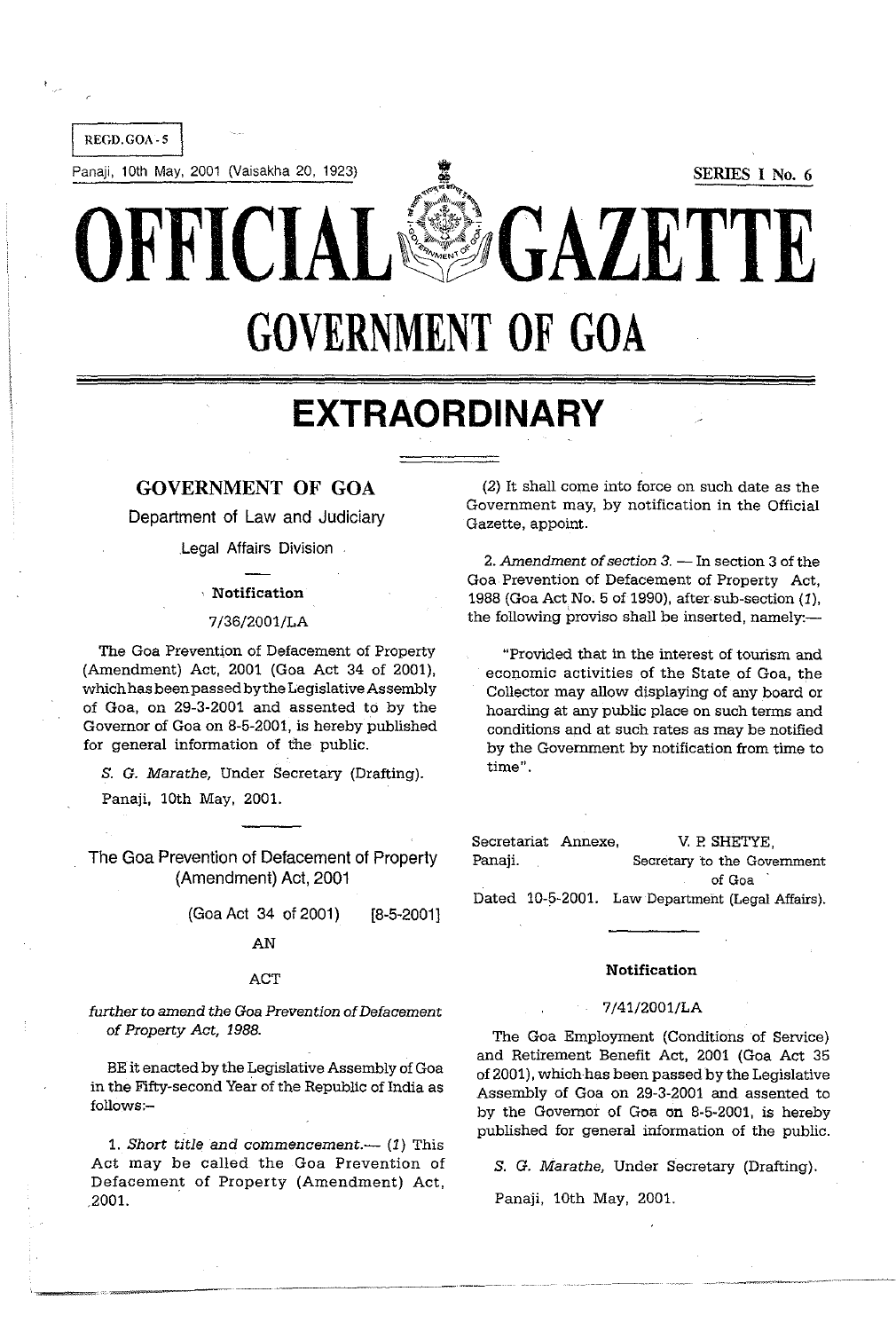128

## The Goa Employment (Conditions of Service) and Retirement Benefit Act, 2001

( Goa Act 35 of 2001 ) [8-5-2001J

## AN

### ACT

to provide for *retirement* benefits to certain *classes of workmen* in *various employments.* 

Whereas it is considered expedient to provide for certain retirement benefits to certain classes of workmen in various employment after they cease to be in employment on the grounds of retirement, ill-health, non-availability of employment/unemployed and in absence of any guarantee of any social security benefits because of casual or temporary nature of work and interrupted service:

BE it enacted by the Legislative Assembly of Goa in the Fifty Second year of the Republic of India as follows :-

1. *Short title, extent, commencement and applipation.-* (1) This *'\ct* may be called the Goa Employment (Condition.  $\forall$  Service) and Retirement Benefit *Act, 2001.* 

(2) It shall extend to the whole of the State of Goa.

(3) It shall come into force on such date as the Government may by notification in the Official Gazette, appoint.

(4) It shall apply to persons employed in any factory, either directly or through a contractor, and, to persons in any industrial or other establishments including employed by any employer in any scheduled employment under the Minimum Wages Act, 1948 (Central *Act* XI of 1948).

*2. Interpretation.-* In this *Act,* unless there is any thing repugnant in the subject or  $context, -$ 

(a) "adolescent" means a person who has completed fourteen years of age but has not completed eighteen years;

(b) "adult" means a person who has completed eighteen years of age;

(c) "beneficiary" means a workman registered under section 3 (1) of this Act;

(d) "Commissioner" means the Commissioner of Labour, of the Government or such other Officer not below the rank of Assistant Labour Commissioner as may be notified by the Government;

(e) "competent authority" means any authority as may be notified by the Government in this regard or a Board that may be constituted by the Government by notification in the Official Gazette;

(f) "continuous service" shall have the same meaning as assigned to it and defined . under the Industrial Disputes' Act, 1947 (Central Act 14 of 1947);

(g) "contribution" means any sum of money payable by an employer as employers' contribution for retirement benefits payable to any workman to be deposited with the Government in the manner notified by the Government;

 $(h)$  "department" means any department of the Government and 'includes divisions and sections of such department;

(i) "dependent" means the dependent of a workman who is a beneficiary under this Act and shall include a dependent as defined under the Workmen's Compensation Act, 1923 (Central Act 8 of 1923);

U) "employer" means, in relation to establishment, the owner thereof and includes :-

(i) in relation to any work carried on, by or under the authority of any department of the Government directly with or without contractor, the head of such department or division or the authorities as may be specified by such head of department;

 $(ii)$  in relation to any work carried on, by or on behalf of a local authority, the Chief Executive of such local authority;

*(iii)* in relation to work carried on by a contractor, such contractor;

*(iv)* in relation to any other establishment, a person having charge of or owing or having ultimate control over the affairs of such establishment and includes the man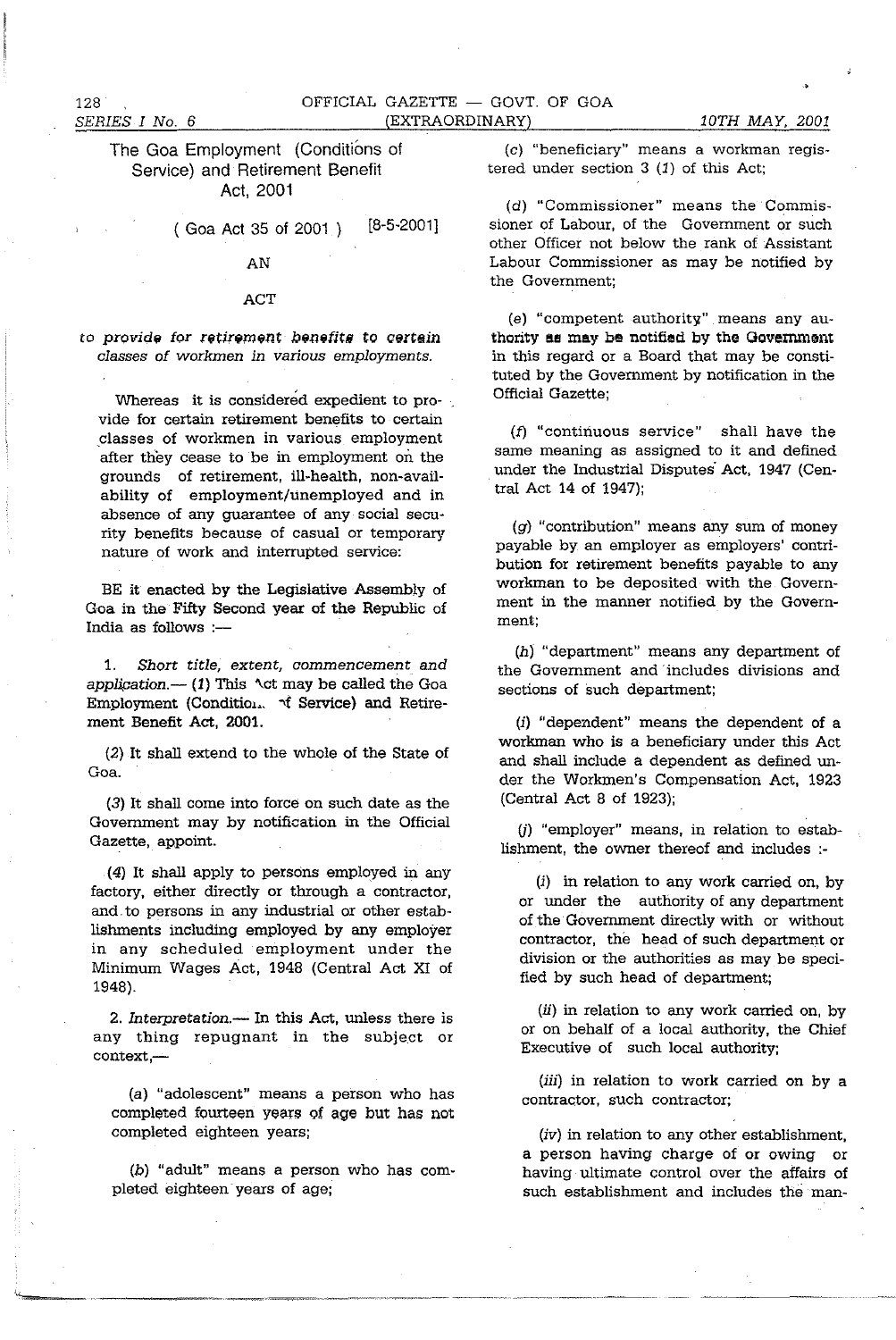ager, agent or other person acting in the general management or control of such establishment, and shall include in relation to a factory, the owner or the occupier of the factory including his managerial agent;

(v) in relation to any other establishment, the person responsible for the supervision and control of the establishment including one who employs a person for any services to be rendered and includes any person defined as employer under section 2 (e) of the Minimum Wages Act, 1948 (Central Act XI of 1948);

(k) "employed person" means a workman and includes the legal representative of the deceased workman;

(I) "factory" means a factory as defined under the provisions of Factories Act, 1948 (Central Act 63 of 1948);

(m) "Government" means the Government of Goa;

(n) "industrial establishment" means any establishment, operation or process, belonging to or under the control of the Government, local authority, any body corporate or firm, an individual or association or other body of individuals and includes:-

(a) a shop or commercial establishment defined under the Goa, Daman and Diu Shops and Establishments Act, 1973 (Act 13 of 1974);

(b) a motor transport undertaking as defined under the Motor Transport Workers Act, 1961 (Central Act 27 of 1961);

(c) a plantation as defined under the Plantations Labour Act, 1951 (Central Act 69 of 1951);

(d) an inland vessel mechanically propelled including a barge;

(e) a mine, querry, oilfield, or a minor port;

(f) a workshop or other establishment in which articles are produced, adapted or manufactured, with a view to their use, transport or sale;

(g) an establishment in which any work relating to the construction, development or maintenance of building, roads, bridges or canals, or relating to operations connected with navigation, irrigation or the supply of water, or relating to the generation, transmission and distribution of electricity or any other form of power is being carried on;

(h) any other establishment or class of establishments which the State Government may, having regard to the nature thereof, the need for protection of persons employed therein and other relevant circumstances, specify, by notification in the Official Gazette but shall not include an establishment in employment in agriculture or a self employed professional in establishment;

(0) "inspector" means an inspector notified under this Act and includes a person vested with powers of inspector under Goa, Daman and Diu Shops and Establishments Act, 1973 (Act, 13 of 1974) and also includes an inspector appointed under the provisions of the'Minimum Wages Act, 1948 (Central Act 11 of 1948);

(p) "prescribed" means prescribed by rules made under this Act;

(q) "wages" means all remuneration paid or payable, in cash and in kind to an employed person, if the terms of the contract of employment, express or implied, were fulfilled and includes any payment to an employed person in respect of any period of'authorised leave, lock-out, strike which is not illegal or lay-off and other additional remuneration, if any, paid at intervals not exceeding two months;

(r) "wage period" in relation to an employee, means the period in respect of which wages are ordinarily payable to him, whether in terms of the contract of employment, express or implied or otherwise;

(s) "work permit" means the identity card issued under section 4 of this Act;

(t) s"workman" means any person including a trainee employed in any industrial establishment to do any work for wages or for hire or reward but shall not include an agricultural labourer;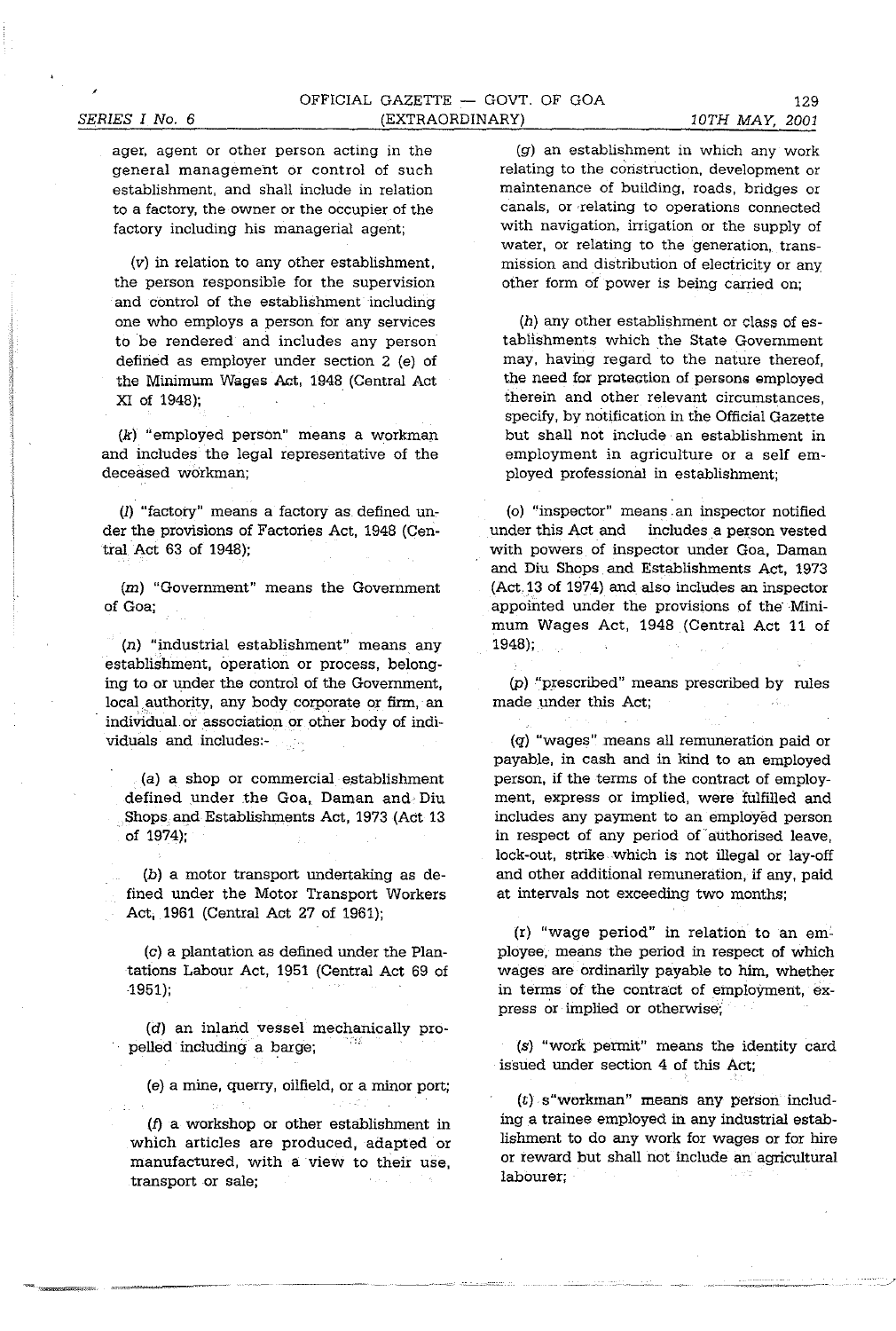trial establishment, operation or process to which this Act applies, shall. within a period of ninety days from the date of commencement of this Act have to be registered by his employer with such registering officer notified in this behalf by the Government.

 $(3)$  Any porson sooking omployment in any establishment, operation or process or in any such employment in the State of Goa shall have to get himself registered with competent authority and shall be issued an identity card giving such details as may be notified by the Government in this behalf indicating the specimen of such identity card.

4. Identity Card.-- Every workman seeking temporary or permanent employment in the State of Goa and employed in any industrial establishment for any type of job irrespective of the nature of work or employed in any scheduled employment under the Minimum Wages Act, 1948 (Central Act 11 of 1948) or in any construction activity or any project for jobs of temporary and casual nature shall be issued identity card by the competent authority giving such details as may be notified by the Government under sub-section (2) of section 3 of this Act which shall be considered as a work pennit which such workman shall produce on demand to the inspector appointed or any such authority appointed under this Act, provided. however. that in case of person or persons employed on temporary basis-for a period less than eight days, such persons shall be required to apply for and secure a temporary work permit to be granted by the competent authority in lieu of the identity-card.

5. *Effect of non-registration.*— (1) No employer of an establishment to which this Act applies shall employ and engage a workman without such workman having been registered under this Act and possessing the Identity Card or permit as provided for under this Act.

(2) Every workman seeking any employment in any establishment shall. produce his identity card before the said employer for enabling the employer to enter the details of the Identity Card in the register of workman.

6. Cessation as a beneficiary.- A workman who has been registered under this Act and issued such identity card shall cease to be a beneficiary after he secures a job of permanent nature having completed 240 days of work as continuous service in any factory or industrial establishment, operation or process or in any public undertaking.

7. Register of *workers.*— Every employer shall maintain a register of workman employed giving the details of his name and code number of his idontity card showing the details of employer's contribution, wage period-wise and this register shall be produced on demand by an inspector.

*8. Contribution.-* Every employer engaging workman with such identity card shall deposit in the Government Treasury an amount equivalent to 5% of the total gross wages of the workman every month within 3 days from the pay day as employer's contribution towards retirement benefit and such deposits shall be made in the Government Treasury under such head of account as may be notified by the Government in the Official Gazette:

Provided that no such employer shall be liable to deposit such amount after the workman is absorbed as a regular employee after he has put in 240 days of continuous service:

Provided further that no employer shall be liable to make contribution in respect of a workman who has completed the age of fifty years.

*9. Mode* of *payment.-* The contribution made by such employer in respect of a workman in such workman's account and deposited with the Government shall become payable alongwith the accrued interest to such workman on his attaining the age of fifty years; or his dependent. heirs, as the case may be, in case of death of the workman before he attains the age of fifty years whichever is earlier.

*10. Rate* of *interest.-* The amount deposited by the employer in the Government's treasury in favour of the workman who has been issued identity card shall bear interest at the rate of 6% or at such increased or decreased rates as may be notified by the Government from time to time.

 $\mathbb{R}^n$  . Figure  $\mathbb{R}^n$ (数据) 11. Offences.-- (1) An amount payable under the provisions of section 8 of this Act to be deposited with the Government. if not deposited by an employer. the same shall be recovered by the competent authority, from such employer as